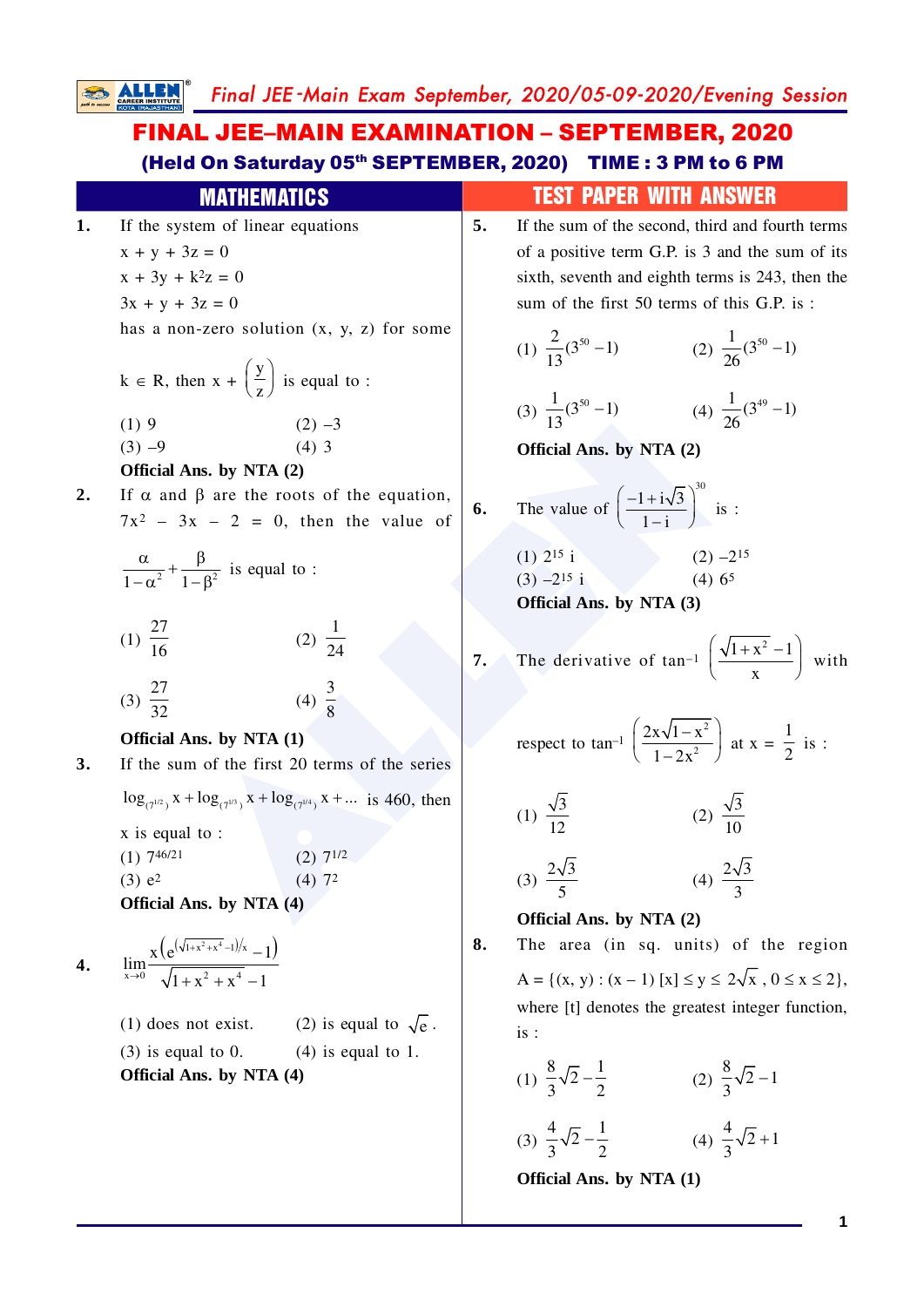# Final JEE -Main Exam September, 2020/05-09-2020/Evening Session

**9.** If the length of the chord of the circle,  $x^{2} + y^{2} = r^{2}$  (r > 0) along the line, y – 2x = 3 is r, then  $r^2$  is equal to :

(1) 
$$
\frac{9}{5}
$$
 (2)  $\frac{12}{5}$ 

$$
(3) 12 \t(4) \frac{24}{5}
$$

### **Official Ans. by NTA (2)**

**10.** If  $x = 1$  is a critical point of the function  $f(x) = (3x^2 + ax - 2 - a) e^x$ , then :

(1) 
$$
x = 1
$$
 is a local minima and  $x = -\frac{2}{3}$  is a local

maxima of f.

(2) 
$$
x = 1
$$
 is a local maxima and  $x = -\frac{2}{3}$  is a local

minima of f.

(3) 
$$
x = 1
$$
 and  $x = -\frac{2}{3}$  are local minima of f.

(4) 
$$
x = 1
$$
 and  $x = -\frac{2}{3}$  are local maxima of f.

### **Official Ans. by NTA (1)**

**11.** If the mean and the standard deviation of the data 3, 5, 7, a, b are 5 and 2 respectively, then a and b are the roots of the equation :  $(1)$   $2x^2 - 20x + 19 = 0$ 

(2) 
$$
x^2 - 10x + 19 = 0
$$
  
(3)  $x^2 - 10x + 18 = 0$   
(4)  $x^2 - 20x + 18 = 0$ 

**Official Ans. by NTA (2)**

**12.** If  $a + x = b + y = c + z + 1$ , where a, b, c, x, y, z are non-zero distinct real numbers, then

$$
\begin{vmatrix} x & a+y & x+a \\ y & b+y & y+b \\ z & c+y & z+c \end{vmatrix}
$$
 is equal to :  
(1) 0 (2) y(a - b)  
(3) y (b - a) (4) y(a - c)  
Official Ans. by NTA (2)

13. If 
$$
\int \frac{\cos \theta}{5 + 7 \sin \theta - 2 \cos^2 \theta} d\theta = A \log_e |B(\theta)| + C
$$
,

where C is a constant of integration, then  $B(\theta)$ A

can be :

 $($ 

1) 
$$
\frac{2\sin\theta + 1}{5(\sin\theta + 3)}
$$
 (2) 
$$
\frac{2\sin\theta + 1}{\sin\theta + 3}
$$

$$
(3) \frac{5(\sin \theta + 3)}{2\sin \theta + 1}
$$
\n
$$
(4) \frac{5(2\sin \theta + 1)}{\sin \theta + 3}
$$

#### **Official Ans. by NTA (4)**



the hyperbola  $\frac{x^2}{100} - \frac{y^2}{64} = 1$  $\frac{1}{100} - \frac{3}{64} = 1$  and the circle

 $x^2 + y^2 = 36$ , then which one of the following is true?

 $(1)$  5m = 4  $(2)$  4c<sup>2</sup> = 369 (3)  $c^2 = 369$  $(4)$  8m + 5 = 0

**Official Ans. by NTA (2)**

is a local minima and  $x = -\frac{2}{3}$  is a local<br>
ma of f.<br>
a local maxima and  $x = -\frac{2}{3}$  is a local<br>
and of f.<br>
and  $x = -\frac{2}{3}$  are local minima of f.<br>  $x^2 + y^2 = 36$ , then which one of<br>
is true?<br>
and  $x = -\frac{2}{3}$  are loc **15.** There are 3 sections in a question paper and each section contains 5 questions. A candidate has to answer a total of 5 questions, choosing at least one question from each section. Then the number of ways, in which the candidate can choose the questions, is :

(1) 1500 (2) 2255

$$
(3) 3000 \t(4) 2250
$$

**Official Ans. by NTA (4)**

**16.** If for some  $\alpha \in R$ , the lines

L<sub>1</sub>: 
$$
\frac{x+1}{2} = \frac{y-2}{-1} = \frac{z-1}{1}
$$
 and

L<sub>2</sub>: 
$$
\frac{x+2}{\alpha} = \frac{y+1}{5-\alpha} = \frac{z+1}{1}
$$
 are coplanar, then the

line  $L_2$  passes through the point :

 $(1)$   $(-2, 10, 2)$   $(2)$   $(10, 2, 2)$  $(3)$   $(10, -2, -2)$   $(4)$   $(2, -10, -2)$ **Official Ans. by NTA (4)**